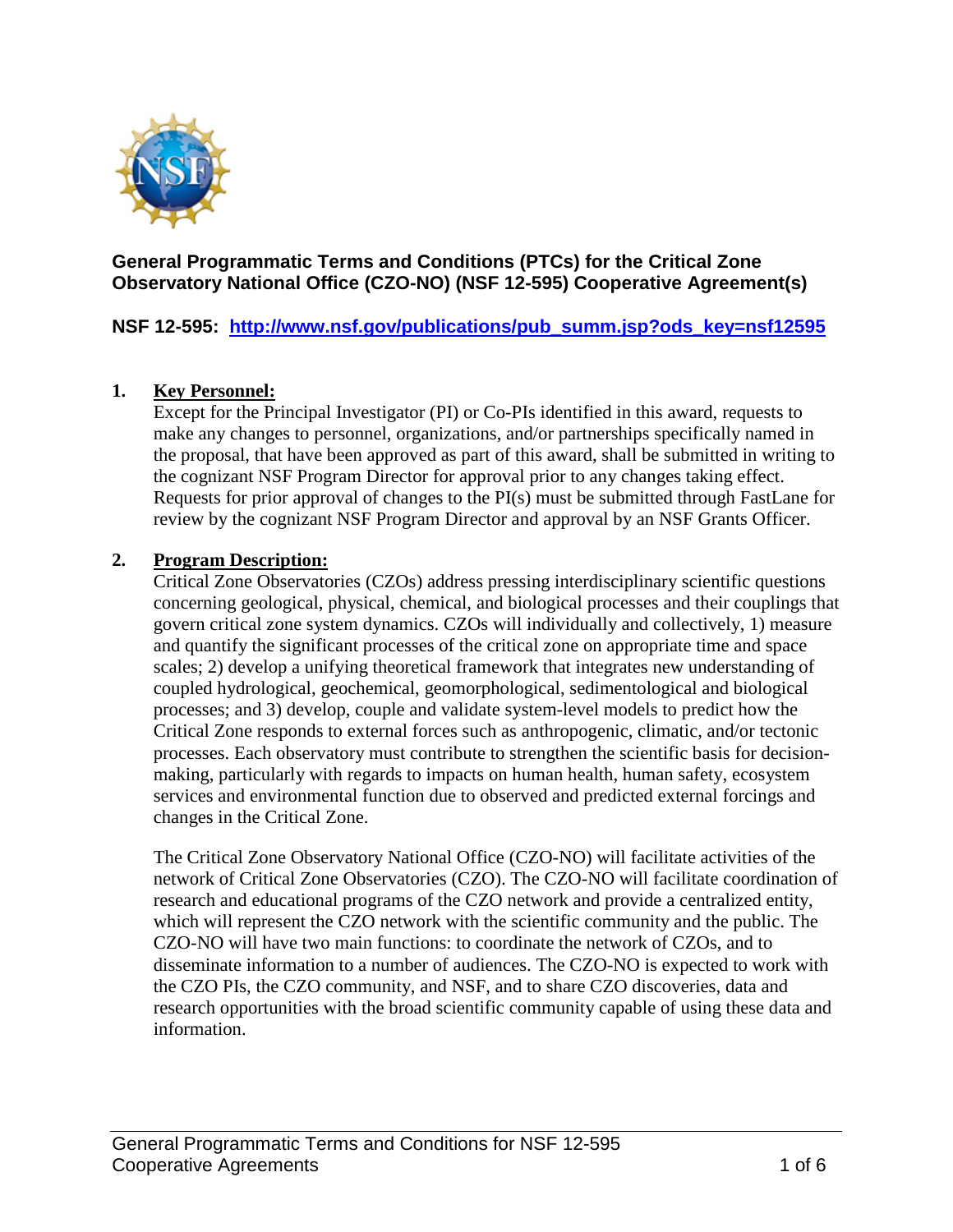# **3. Project Governance:**

The Awardee will contribute to an efficient and effective overarching governing structure throughout the award period to support all critical or significant project activities. Among the governing components of the CZO-NO will be the Director, the CZO-NO Implementation Team (see section 3.c. for membership), the CZO Network Implementation Group (see section 3.d. for membership), and the CZO Network Steering Committee.

- a. **The Awardee organization**, Cornell University, will accept the overall management and budgetary responsibility for the proposed CZO-NO, and will ensure that an efficient and effective project governing structure is in place throughout the award period to support all critical or significant project activities.
- b. **PI/Director**: The PI is the Director of the CZO-NO. The Director will oversee all CZO-NO activities, serve as the lead in terms of the overall administration and integration of the activities and goals of the CZO-NO and be the intellectual leader of the CZO-NO. The CZO-NO Director must have the capacity to manage a geographically distributed team to fulfill the vision and responsibilities of the CZO-NO. Key responsibilities include:
	- i. being the primary point of contact with NSF for all CZO-NO related matters;
	- ii. being the primary point of contact for network related matters;
	- iii. effectively managing the CZO-NO, including mechanisms for integrating all CZOs into a cohesive CZO Network, focusing CZO Network activities, allocating resources across all CZO-NO activities, and facilitating the involvement of other scientific and educational groups;
	- iv. meeting frequently with the CZO-NO Implementation Team to help them implement, assess, and achieve their goals, as well as overall CZO-NO goals, and establish new goals when appropriate;
	- v. establishing yearly project goals and assessment milestones as reference in the strategic plan;
	- vi. compiling and contributing data and information needed to assess scientific progress and administrative effectiveness of the CZO Network in achieving its strategic goals;
	- vii. submitting annual reports at least 90 days before the end of each funding period (e.g. end of the third quarter); these should include a description of activities and time table and a detailed budget for the coming year;
	- viii. participating in NSF-initiated meetings and reviews conducted via telephone or site visit, as needed, during the course of the project;
	- ix. assisting the EAR and CZO network to fulfill policies for data management and sharing;
	- x. representing, together with the Project Coordinator, the CZO-NO in the CZO network implementation group by participating in regular CZO-NIG teleconferences; and semi-annual face-to-face meetings held in conjunction with Spring and Fall annual CZO principal investigators meetings, and at the Fall AGU meeting;
	- xi. responding to guidance from NSF, the CZO Data project, and the CZO PIs in working to interface productively with other CZO efforts.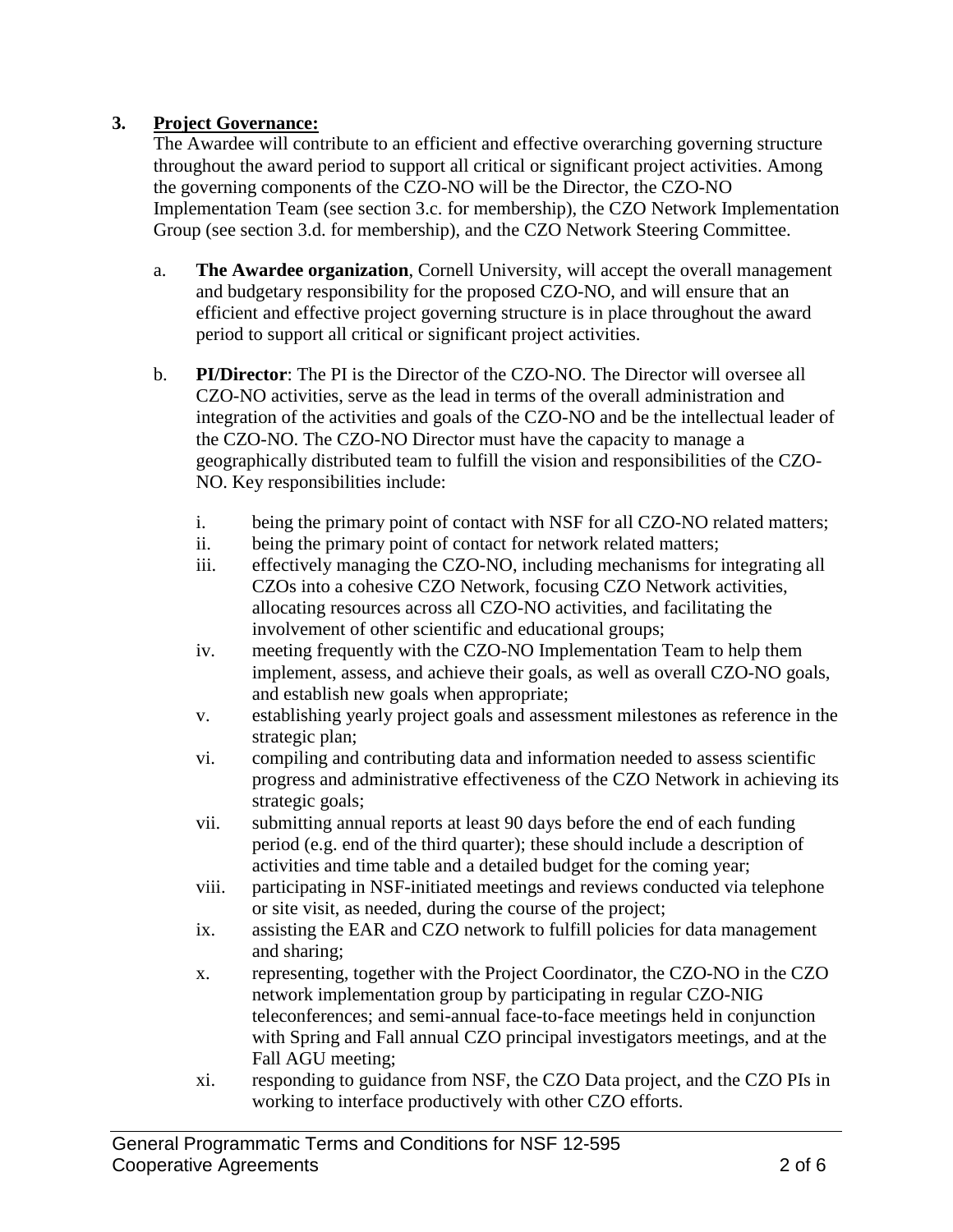- c. **CZO-NO Implementation Team**: consists of the CZO-NO Director, the Program Coordinator, Network Communications Coordinator (Post-doctoral fellow), E&O Coordinator (PRI representative), and webmaster; this team will support the activities of the CZO Network. CZO-NO Implementation Team members have the experience and qualifications to administer their component of the CZO-NO, as well as the integration of components into the whole. The CZO-NO Implementation Team will aid the Director in making administrative decisions, and overseeing the progress of the CZO-NO as a whole.
- d. **CZO Network Implementation Group (CZO-NIG)**: The CZO-NO Director and Program Coordinator will participate in the CZO-NIG, along with the PIs and Co-PIs of the CZOs. Among the goals of the CZO-NIG are to facilitate communication among the CZOs. Communication occurs through regular teleconferences (at least monthly); and face-to- face meetings held (1) in conjunction with Spring and Fall PI meetings, and (2) the AGU Fall meeting.
- e. **CZO Network Steering Committee (SC)**: The CZO-NO PI, through the CZO-NIG, may work with NSF to form a Steering Committee, which will be composed of a minimum of six independent, highly qualified scientists whose expertise crosses the spectrum represented at the CZOs. Initial and replacement members of the SC should be approved by the cognizant NSF Program Director. The CZO-NO PI will be an exofficio member of the SC representing the CZO-NO. The SC will periodically review CZO-NO, individual CZOs and the CZO Network.

#### **4. Governing Requirements:**

The Awardee will support the efficient and effective performance of all project responsibilities by the governing components through the award period. The Awardee works with the CZO-NO Director to promote the success of the overall program. The Awardee, with support from the CZO-NO Director and CZO-NO Implementation Team, is responsible for planning, operating, and managing the day-to-day activities of the CZO-NO including, but not limited to:

- a. managing, staffing, allocating resources, and overseeing general operations of the CZO-NO in accordance with plans submitted to and approved by the cognizant NSF Program Director;
- b. meeting the responsibilities of the CZO-NO through the CZO-NO Implementation Team led by the CZO-NO Director and as agreed to by the cognizant NSF Program Director;
- c. continuing operation of the CZO-NO and its programs in the event of the absence or loss of key personnel and developing thorough procedures for succession and back up of personnel.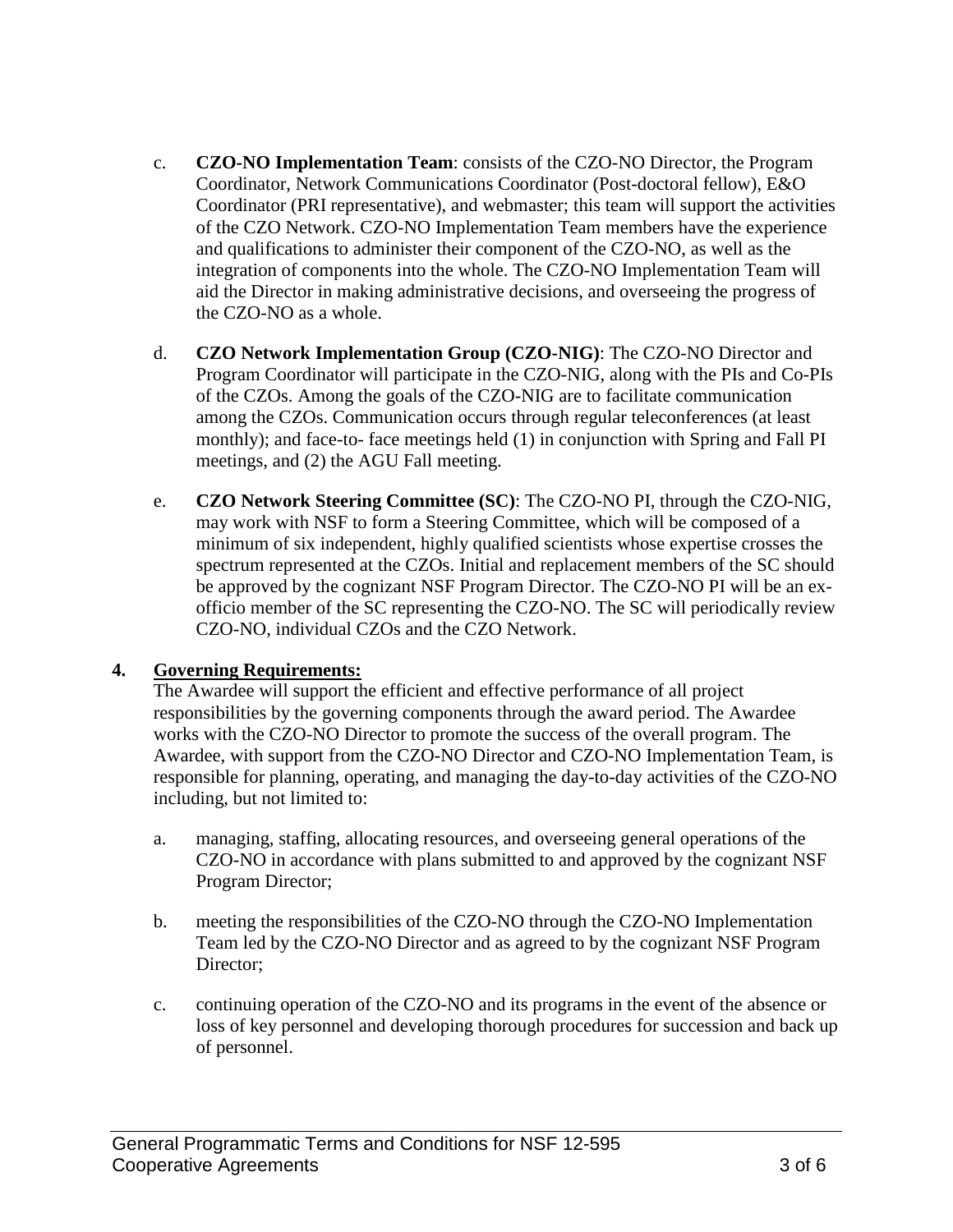# **5. Reporting Requirements:**

The Awardee, through the CZO-NO Director, will provide ad hoc and regular reports as designated by the NSF cognizant Program Director with content, format, and submission timeline specified by the NSF cognizant Program Director. The CZO-NO Director is required to develop and submit for approval by the cognizant NSF Program Director:

- a. **A CZO-NO Management Plan**: A Management Plan to be submitted to the cognizant NSF Program Director within forty-five (45) days of the effective date of this CA. The Management Plan should include details on the management structure of the CZO-NO, roles and responsibilities of each member of the CZO-NO Implementation Team, timeline to get different components of the management structure in place, and details on how the different components of the CZO-NO Implementation Team will interact with each other and with the CZOs.
- b. **A CZO-NO Strategic and Implementation Plan (CZO-NO SIP)**: A Strategic and Implementation Plan to be submitted to the cognizant NSF Program Director within sixty (60) days of the effective date of this CA. The CZO-NO SIP will contain sufficient milestones to allow the cognizant NSF Program Director to monitor progress being made and to determine if continued NSF support is warranted. Metrics will be identified for reaching these milestones and such milestone/metrics shall be reported as an integral part on any report to NSF. The CZO-NO SIP must address the following goals:
	- i. facilitating ongoing communication among CZOs through both virtual and face-to-face mechanisms;
	- ii. fostering development of a common identity for the CZOs that serves the collective concerns and needs of the CZO Network;
	- iii. identifying internal and external opportunities to leverage resources or develop synergistic activities;
	- iv. promoting dissemination of information and resources both among the CZOs and to additional communities beyond the reach of individual CZOs;
	- v. informing and coordinating implementation of data-gathering activities needed for CZO Network wide evaluation.
- c. **Meeting Documents**: The CZO-NO Director will submit copies of agendas, minutes, and other documents from each meeting of the CZO-NIG to the cognizant NSF Program Director as soon as they are available;
- d. **Annual Project Reports**: An annual project report is to be submitted each year at the end of the third quarter via [www.research.gov.](http://www.research.gov/) At the Spring CZO PI meeting, the CZO-NO Director will present the annual report to the CZO NIG, SC, and the cognizant NSF Program Director. The annual report should focus on activities and progress made by the CZO-NO during the year, as well as planned activities for the coming year, and it will include:
	- i. summary of status and results of activities supported by the CZO-NO, including web links, abstracts, publications, reports and products;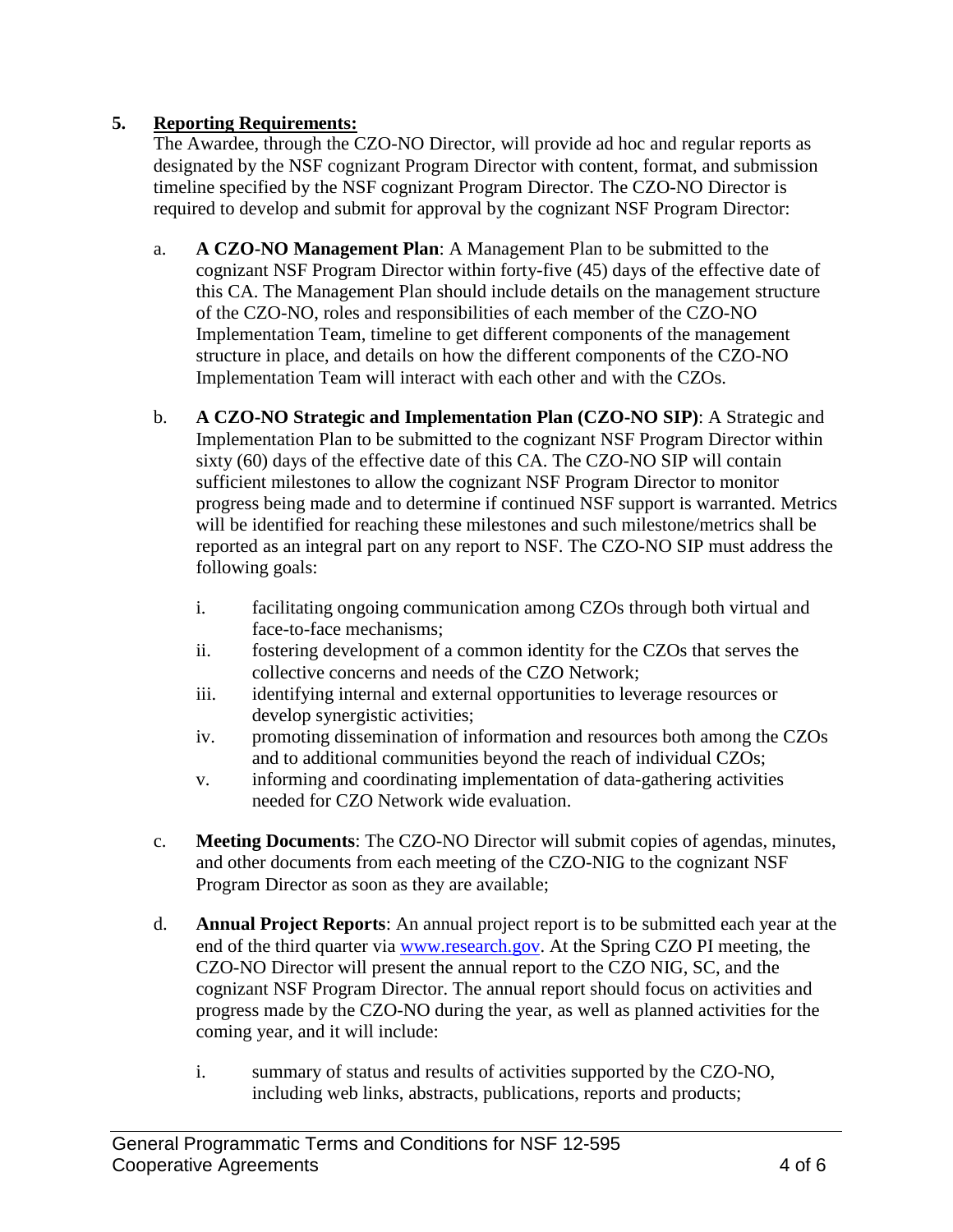- ii. list of presentations, meetings and lectures attended/given by CZO-NO staff;
- iii. summary of status and results of cross-CZO activities supported by the CZO-NO, including working-group activities, data efforts, meetings and workshops, outreach, abstracts and other publications;
- iv. summary of status and results of activities coordinated by the CZO-NO and initiated by the CZOs;
- v. tabulation of defined performance metrics for the period and comparison with proposed goals;
- vi. lists of all publications and products from activities within the past year authored/co-authored by CZO-NO staff, including categories for published, accepted, and submitted;
- vii. an assessment of progress towards meeting the goals for engaging the broader community that are established in the CZO SIP;
- viii. summarized results of evaluation forms submitted by participants of supported activities;
- ix. information on any additional funding that impacts and/or overlaps the activities of the CZO-NO, making clear the distinction between on-going research activities that are funded by other NSF awards, other agencies and/or organizations, and the work done under the CZO-NO award;
- x. unanticipated collaborations, research projects, and other endeavors enabled or stimulated by the CZO-NO or CZO Network;
- xi. other impacts of the CZO-NO activities, including local community engagement, and policy;
- xii. data management, including website revisions and updates;
- xiii. comparison of expenditures versus budget by program area/activity (with explanation of cost overruns), and indication of leveraging from other sources;
- xiv. a plan for remedial action where project milestones in the CZO SIP have been significantly impacted;
- xv. problems likely to delay accomplishment of annual, strategic goals;
- xvi. description of programmatic goals and objectives with specific activities/timetable to be accomplished in the upcoming year; and
- xvii. projected budget with detailed justification that breaks down costs according to activity and includes individual budget sub-awards using the NSF Budget Form 1030 along with appropriate budget justifications (budget detail is to be provided as an attached spreadsheet to the annual report);
- xviii. Other items as appropriate.
- e. **Final Project Report**: Within 90 days following expiration of the award, a final project report must be submitted electronically via [www.research.gov.](http://www.research.gov/)
- f. **Project Publications and Reports**: NSF will receive copies of project-related publications, working group reports, and summary reports of evaluations and performance assessments. The CZO-NO PI is requested to notify the NSF Program Director or his/her designee of forthcoming (accepted but not yet published) publications resulting from research and educational activities supported by this award, as well as to consult with the Program Director prior to issuing news press releases concerning these activities.